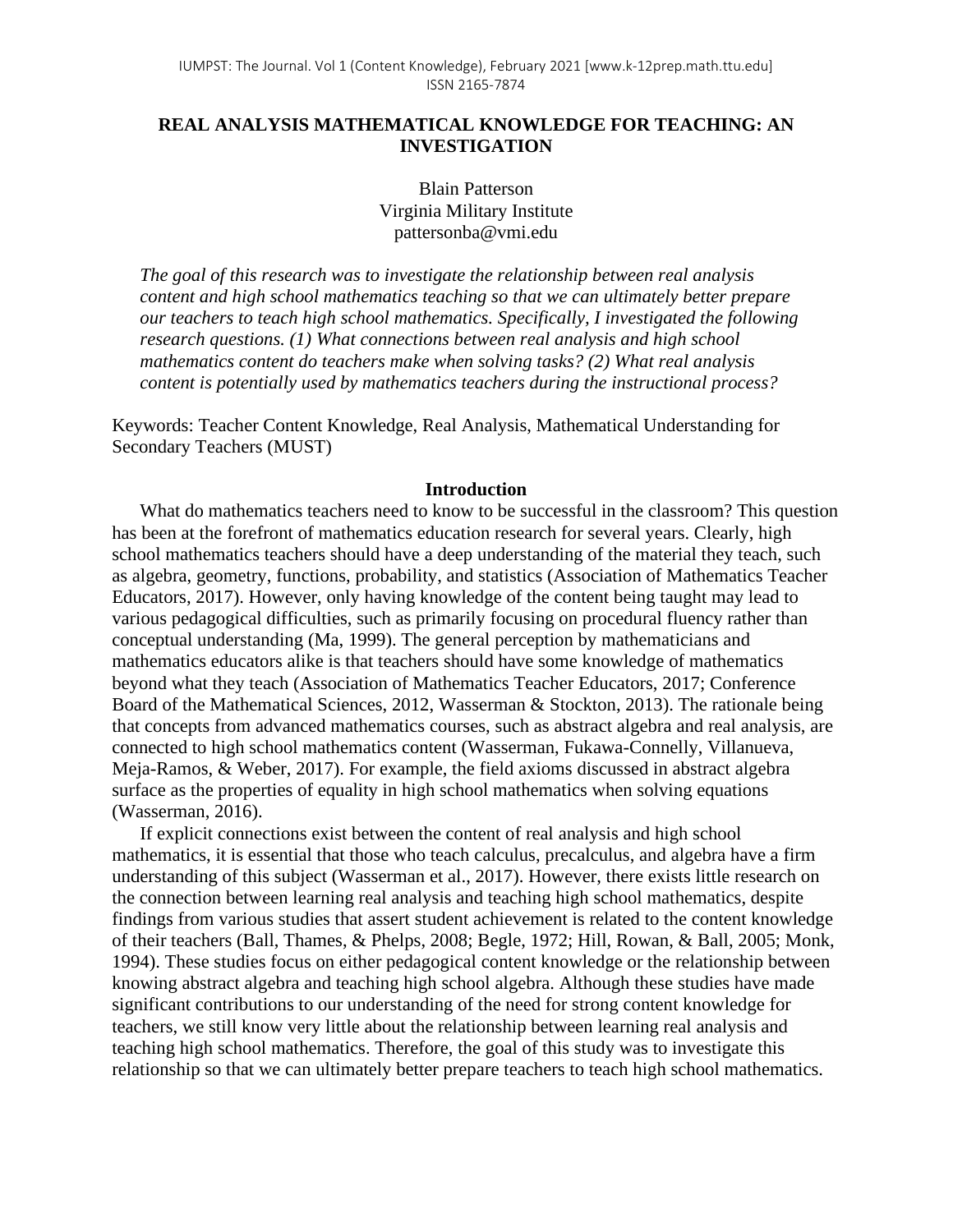### **Literature Review**

The Mathematical Understanding for Secondary Teachers (MUST) framework developed by Heid, Wilson, and Blume (2015) consists of the combination of the mathematical proficiency, mathematical activity, and mathematical context perspectives of teaching mathematics. Mathematical proficiency includes conceptual understanding, procedural fluency, strategic competence, adaptive reasoning, productive disposition, as well as historical and cultural knowledge. Engaging in mathematical activity can be thought of as doing mathematics, with the emphasis is on those mathematical activities that teachers employ and that they want their students to learn (Heid, Wilson, & Blume, 2015). This includes activities such as mathematical noticing, reasoning, and creating. Unlike mathematical proficiency and activity, which are present in a variety of scientific fields, mathematical context can be described as understanding how students think about mathematics (Heid, Wilson, & Blume, 2015). In addition to being able to know and do mathematics, teachers must also be able to facilitate the development of their student's mathematical proficiency and activity. For example, this may include probing mathematical ideas, understanding the mathematical thinking of students, knowing and using the curriculum, and assessing the mathematical knowledge of students (Heid & Wilson, 2016). According to Heid and Wilson (2016), the combination of the mathematical proficiency, mathematical activity, and mathematical context perspectives together form a picture of the mathematical knowledge required to teach high school. Moreover, understanding according to the MUST framework is not simply the sum of knowing mathematics and knowing how to teach. The task of teaching mathematics cannot be partitioned into such simple categories; rather, teaching mathematics requires a unique combination of the two.

According to the *Standards for Preparing Teachers of Mathematics* developed by the Association of Mathematics Teacher Educators (2017), all teachers should possess robust knowledge of both mathematical and statistical concepts that form a foundation of what they teach. Additionally, all teachers should have pedagogical knowledge, including effective and equitable teaching practices as well as a firm understanding of how students think about mathematics (Association of Mathematics Teacher Educators, 2017; Conference Board of the Mathematical Sciences, 2012). For high school mathematics teachers, this means they must have a deep understanding of single- and multivariable calculus, probability and statistics, abstract algebra, real analysis, modeling, differential equations, number theory, and the history of mathematics. Although each of these subjects may be of equal importance, the focus of this study will be to investigate teacher knowledge of real analysis in relation to classroom teaching.

Real analysis is a course that nearly all mathematics majors and some mathematics education majors are required to take (Conference Board of the Mathematical Sciences, 2012). Standard topics covered in real analysis include the real number system, functions and limits, topology of the real numbers, continuity, differential and integral calculus for functions of one variable, infinite series, and uniform convergence (Bartle & Sherbert, 2011). This course is often viewed by pre-service high school mathematics teachers as daunting and disconnected from practice (Goulding, Hatch, & Rodd, 2003; Wasserman, Villanueva, Mejia-Ramos, & Weber, 2015). However, perceptions of this disconnect are incorrect since there are many explicit connections between what is learned in an introductory real analysis course and what is taught in high school mathematics courses (Wasserman et al., 2017).

Students in real analysis study the structure of the real number line and its subsets (Bartle  $\&$ Sherbert, 2011). Analogously, high school mathematics teachers must develop student conceptions of the real number system as early as algebra. The convergence of sequences, which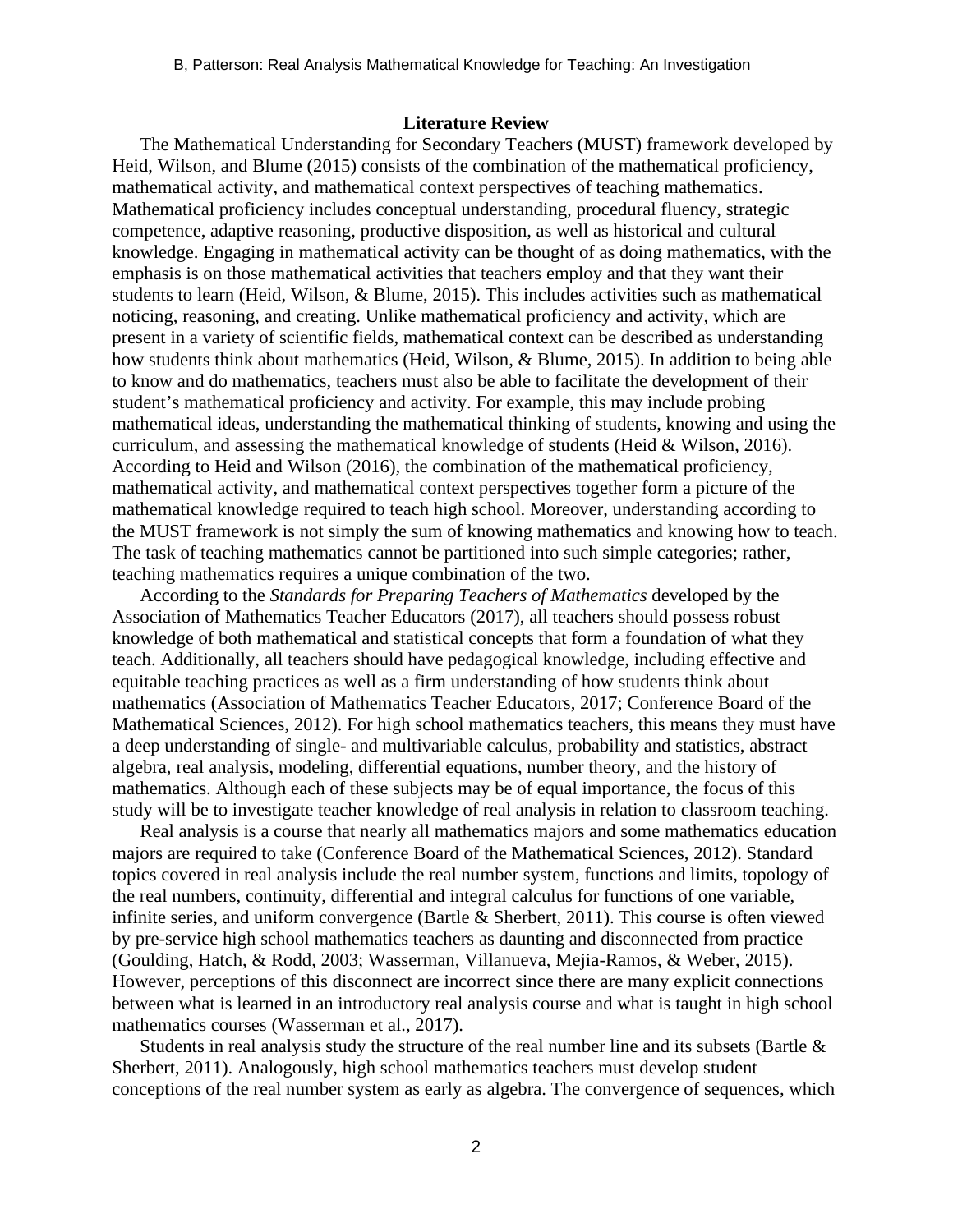is studied rigorously in real analysis, also appears in the high school curriculum. Those who teach precalculus need to have a firm understanding of limits and continuous functions, both of which are studied intensely in an introductory real analysis course. Concepts that play a major role in calculus, such as differentiation, integration, and infinite series, make up the standard curriculum for the typical real analysis course (Bartle & Sherbert, 2011). Since these topics are foundational in the study of calculus, one may argue that calculus teachers ought to have a background in real analysis. However, let us consider the average high school mathematics teacher, who teaches courses such as algebra, geometry, and precalculus (not calculus). How can taking a course in real analysis benefit this teacher?

# **Methods**

The purpose of this study was to investigate the relationship between knowledge of real analysis and classroom teaching in order to better understand how studying advanced mathematics can help improve and support the development of high-quality secondary mathematics teachers. By doing this, we may be able to determine if it is worthwhile for teachers to take advanced mathematics courses, and if so, what specifically about these courses is useful for teachers. This study serves as an initial step of this goal, by investigating the connections between real analysis and high school mathematics and how these connections can inform classroom teaching. Specifically, the following research questions will be addressed.

- 1. What connections between real analysis and high school mathematics content do teachers make when solving tasks? How can these connections be characterized in terms of *mathematical proficiency* and *mathematical activity*?
- 2. What real analysis content is potentially used by mathematics teachers during the instructional process? How can the use of this content knowledge be characterized in terms of *mathematical proficiency*, *mathematical activity*, and *mathematical context*?

This study took place over the course of the 2018-2019 academic year in the United States. Four teachers were asked to participate in this study; this is the recommended maximum number of cases to consider according to Creswell (2013), since considering more cases only reduces the depth of the analysis. A convenience sample of teachers was chosen since the first four teachers who meet these criteria were chosen to participate in the study Each of the four participants were in-service high school mathematics teachers who had previously taken a college-level course in real analysis. The teachers in this study taught at various high schools and have taken real analysis at various universities during either their undergraduate or graduate studies. Although their academic experiences differed, it was assumed that each teacher's real analysis course consisted of the following major topics: topology of the real numbers, sequences and series, limits, functions, differentiation, and integration.

To address the first research question, two task-based interviews were conducted with each of the four in-service teachers who are the cases in this study are and had taken a course in real analysis. Each interview lasted approximately one hour and video was recorded. One camera was used to record video, which was pointed directly at the paper the teacher was writing on. Interviews were conducted one on one in a quiet office to maximize the video and sound quality of the recording. In these interviews, the teachers solved problems that required them to either build up from or step down to practice (Wasserman et al., 2017). Teachers were provided with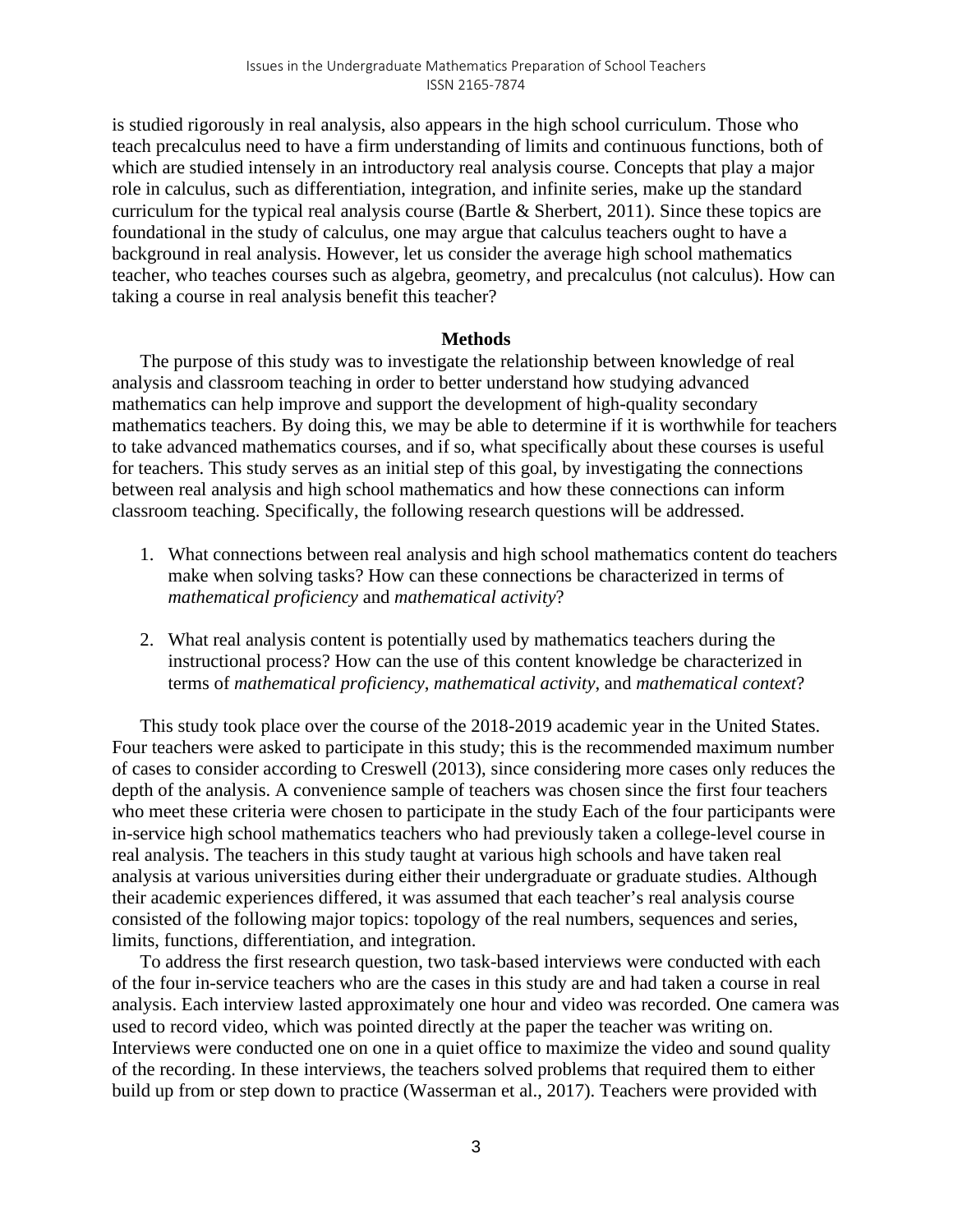paper and writing utensils to illustrate their solution to each problem. These problems focused on the following domains: topology of the real numbers, sequences and series, limits, and functions.

For each of the tasks, participants were asked to solve a high school mathematics problem, shown a solution which involves concepts from real analysis, asked to reflect and explain the solution back to the researcher, asked how the connection made in this problem could inform their teaching, and asked how their real analysis course could have helped them integrate this connection into their teaching. Prior to the start of each interview, teachers were provided with the following description of the topics covered in real analysis to remind them of what they may have learned in the course: real number system, functions, limits, topology on the real line, continuity, differential and integral calculus for functions of one variable, infinite series, and uniform convergence.

In order to address the second research question, teachers were observed in their classrooms. The goal of these observations was to study how the real analysis concepts they have discussed as influencing their thinking might inform their teaching. Each of the four teachers was observed twice, where they chose lessons for me to observe that they believed required knowledge of real analysis. This was done so that potential connections between real analysis and high school mathematics would be observed. Prior to each observation, teachers submitted a detailed lesson plan and any accompanying materials used during the lesson. Observations lasted the entire class period, approximately 90 minutes for each observation. During these observations, video was recorded using only one camera and detailed field notes were taken. In addition to detailed accounts of what occurred during the lesson, information such as the course, number of students, and desk arrangement was recorded. One camera was used to record video from the back of the classroom so that the teacher could be observed and students' faces were not visible.

During the observations, the researcher had a passive role as an observer, focusing only on recording detailed field notes of the lesson. To supplement what is captured by the video recordings, it was essential that the field notes taken be immensely detailed. Recording field notes helped to provide detailed descriptions of events that cannot be captured using video recording, such as interactions between the teacher and students and between students. These thick, rich descriptions provided the foundation for the analysis of qualitative data (Patton, 2014). Field notes were recorded chronologically, that is, descriptions of events were recorded as they occurred in real-time. Notes were recorded every time the teacher presented a new concept, posed a question, had an interaction with students, etc. In addition to providing detailed descriptions of events that have occurred, field notes can be used to improve the trustworthiness of a study (Cowrin and Clemens, 2012). To enhance the trustworthiness in this study, excerpts from the transcripts and field notes as well as emergent findings were shared with the participants. The teachers who were observed were asked if these data sources and initial findings reflected their experiences accurately.

During the first phase of coding of the transcripts of the observations, a categorization was done on blocks of text from the transcripts, field notes, and lesson plans to categorize the teacher's practice as *mathematical proficiency*, *mathematical activity*, or *mathematical context*, as described by the MUST framework (Heid, Wilson, & Blume, 2015). Again, a block of text could consist of a word, phrase, sentence, or even several sentences. If a teacher demonstrated procedural fluency, conceptual understanding, strategic competence, adaptive reasoning, productive disposition, or any combination of these, then the classification *mathematical proficiency* was used. If a teacher demonstrated mathematical noticing, mathematical reasoning, mathematical creating, or any combination of these, then the classification *mathematical activity*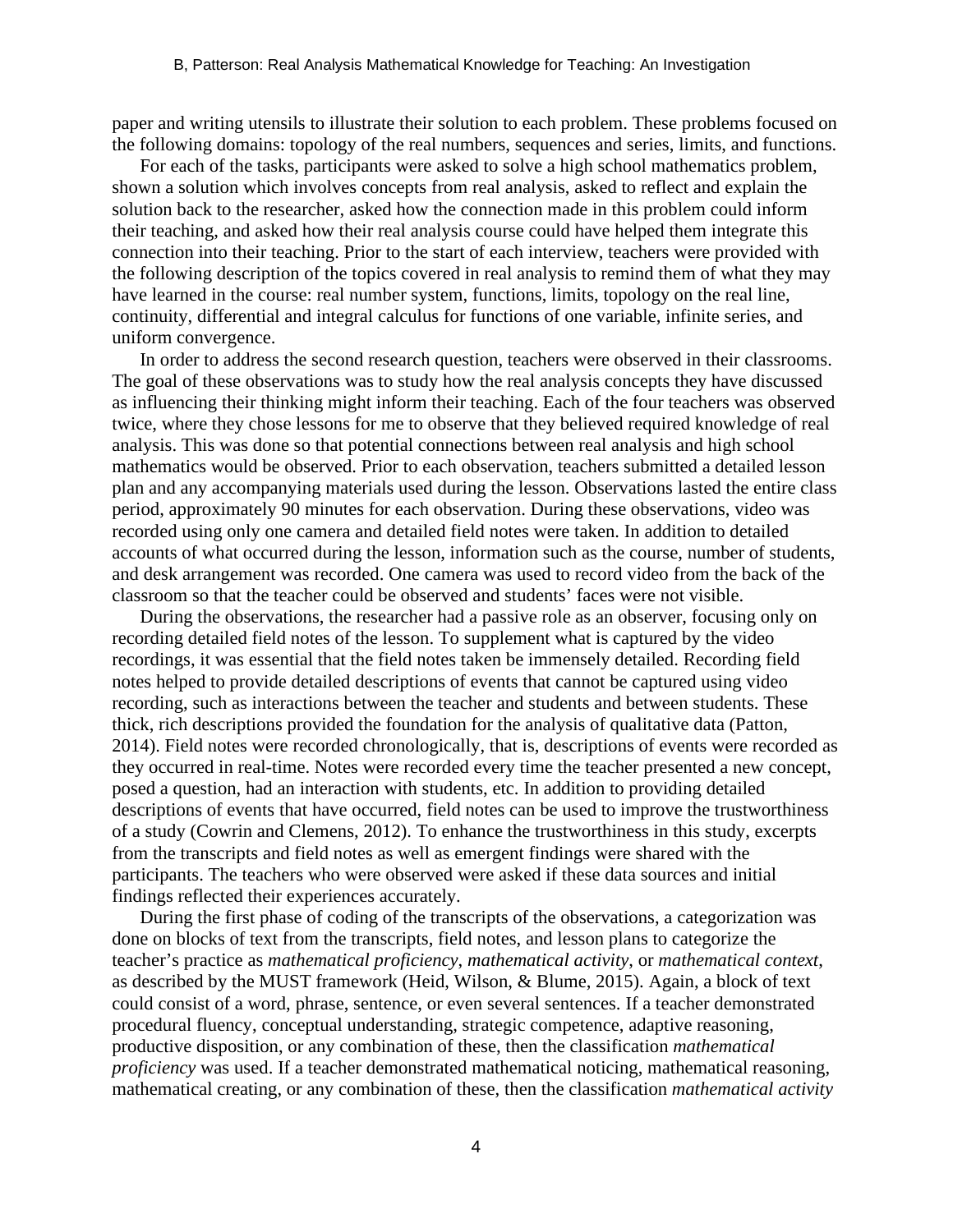was used. Finally, if a teacher probed mathematical ideas, understood the mathematical thinking of students, knew or used the curriculum, assessed the mathematical knowledge of learners, or any combination of these, then the classification *mathematical context* was used. This categorization was not used in the task-based interviews, since this could not be observed while solving purely mathematical tasks. Once all transcripts, lesson plans, and field notes were classified according to this scheme, the second phase of coding involved identifying emergent codes for *mathematical proficiency*, *mathematical activity*, and *mathematical context*. These emergent codes were then clustered and reduced to three themes for *mathematical proficiency*, two themes for *mathematical activity*, and three themes for *mathematical context*.

#### **Results**

Throughout the task-based interviews, teachers were able to make connections between metric spaces and coordinate geometry, convergence and equivalent representations of numbers, sequences and functions, and mappings and functions. To address the second part of this research question, data collected from the task-based interviews was analyzed using the MUST framework (Heid, Wilson, & Blume, 2015). Throughout the interviews, teachers engaged in similar proportions of *mathematical proficiency and mathematical activity*, with 35 total occurrences of each. In terms of *mathematical proficiency*, the following broad themes emerged: definition and algorithm. Teachers used their knowledge of real analysis to adapt and apply knowledge of a rigorous definition related to metrics, convergence, or functions to solve a problem and know why an algorithm or procedure related to limits, sequences, or functions worked. These themes align with the conceptual understanding, procedural fluency, and adaptive reasoning aspects of *mathematical proficiency* as described by Heid, Wilson, and Blume (2015). In a real analysis course, teachers would have developed a rigorous understanding of various mathematical definitions and concepts, which can then be applied to make sense of high school mathematics concepts. For example, a teacher may learn the definition of a function as a relation that maps each element in the domain to exactly one element in the range. They may even learn that a function is injective if every element of the range is the image of at most one element from the domain. Consequently, this may help teachers develop a deeper understanding of the graphical representation of a function. Moreover, this conceptual understanding of functions as mappings and injectiveness can then help them to better understand concepts and procedures from high school mathematics, such as applying the vertical line test to determine if a relation is a function or applying the horizontal line test to determine if a function is invertible.

In terms of *mathematical activity*, the following broad themes emerged: inductive reasoning, justifying, and modifying. Teachers used their knowledge of real analysis to help them to use inductive reasoning to make a conjecture or generalization about convergence, justify a claim about convergence or functions numerically, graphically, or using a formal proof, and use alternative mathematical representations of a sequence or function to reduce the complexity of the problem. These themes align with the reasoning when conjecturing and generalizing, justifying/proving, representing, and modifying/transforming/manipulating aspects of *mathematical activity* as described by Heid, Wilson, and Blume (2015). While studying real analysis, teachers are afforded the opportunity to use inductive reasoning to make conjectures (conjecturing and generalizing) and then prove these conjectures (justifying/proving) using definitions and theorems learned throughout the course. Additionally, teachers may use various mathematical representations to help them make sense of and solve problems (representing and modifying/transforming/manipulating). For example, one may make the conjecture that the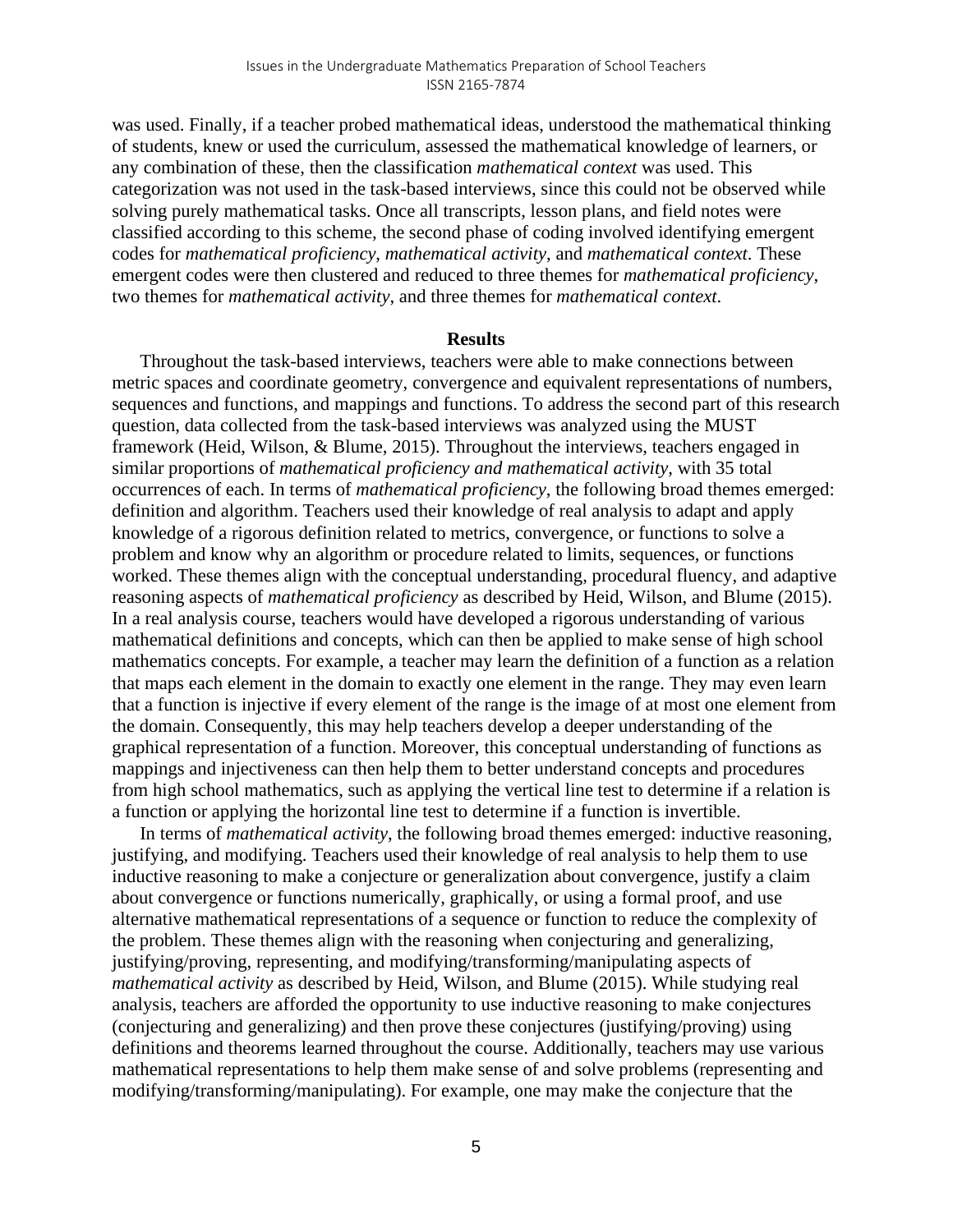rational numbers are countable, based on the fact that the natural numbers are countable. This claim can then be proven using known properties of the natural numbers and set theory. Although a formal proof using theorems and definitions would suffice, one may make sense of the proof by representing a diagonal mapping between the rational numbers and natural numbers.

Throughout the observations, teachers potentially made connections between how sequences, series, functions, and limits are studied in real analysis versus how these concepts are taught in high school mathematics classrooms. The second part of this research question was addressed by analyzing data collected from the teacher observations using the MUST framework (Heid, Wilson, & Blume, 2015). Throughout the two observations of each of the four participants, knowledge of real analysis impacted teachers' mathematical proficiency and mathematical context more than their mathematical activity, with 58 occurrences of *mathematical proficiency*, 60 occurrences of *mathematical context*, and 29 occurrences of *mathematical activity* in total. In terms of *mathematical proficiency*, the following broad themes emerged: language, connections, and application. Teachers used their knowledge of real analysis to use precise mathematical language or introduced and unpacked mathematical notation related to sequences, series, functions, or limits, explain or summarize mathematical connections between sequences and functions or limits and asymptotes, and use knowledge of sequences series, functions, or limits to explain how and why to apply a procedure, definition, or mathematical property to solve a problem. These themes again align with the conceptual understanding, procedural fluency, and adaptive reasoning aspects of *mathematical proficiency* as described by Heid, Wilson, and Blume (2015). The use of precise mathematical language and notation is essential in an advanced mathematics course such as real analysis. For instance, when discussing the notion of arbitrarily close, the  $\delta$ - $\varepsilon$  definition of a limit is used to formalize the notion of the limit of a function. This can be done by linking the  $\delta$ - $\varepsilon$  definition to a graphical representation. Additionally, studying real analysis may help teachers to improve their ability to work with and apply definitions, theorems, and other mathematical concepts to solve new problems. For example, the algebraic properties of limits of sequences can be proven by simply using the fact that sequence can be defined as functions along with the algebraic properties of limits already derived for functions.

In terms of *mathematical activity*, the following broad themes emerged: representing and verifying. Teachers used their knowledge of real analysis to use an example of an equation, graph, or other representation to illustrate a concept related to sequences, limits, or functions and justify a claim or derive a formula or property related to sequences, series, functions, or limits using definitions, properties, or examples. These themes align with the representing and justifying/proving aspects of *mathematical activity* as described by Heid, Wilson, and Blume (2015). Teachers engaged in a subset of the aspects of mathematical activity that they demonstrated during the task-based interviews, but in different ways. In the task-based interviews, teachers used multiple representations so that they could make sense of and solve a problem. In the classroom, however, these various mathematical representations were used to illustrate a concept to their students. For example, two of the teachers presented both equations and graphs of arithmetic and geometric sequences along with linear and exponential functions to show the similarities and differences between the two mathematical objects. In terms of the justifying or proving aspect of mathematical activity, it was common for teachers to derive known formulas using various algebraic properties. This differs from how teachers verified claims in the task-based interviews in that teachers would make conjectures and attempt to verify their claims, which turned out to be an iterative process in nature. As mentioned in the discussion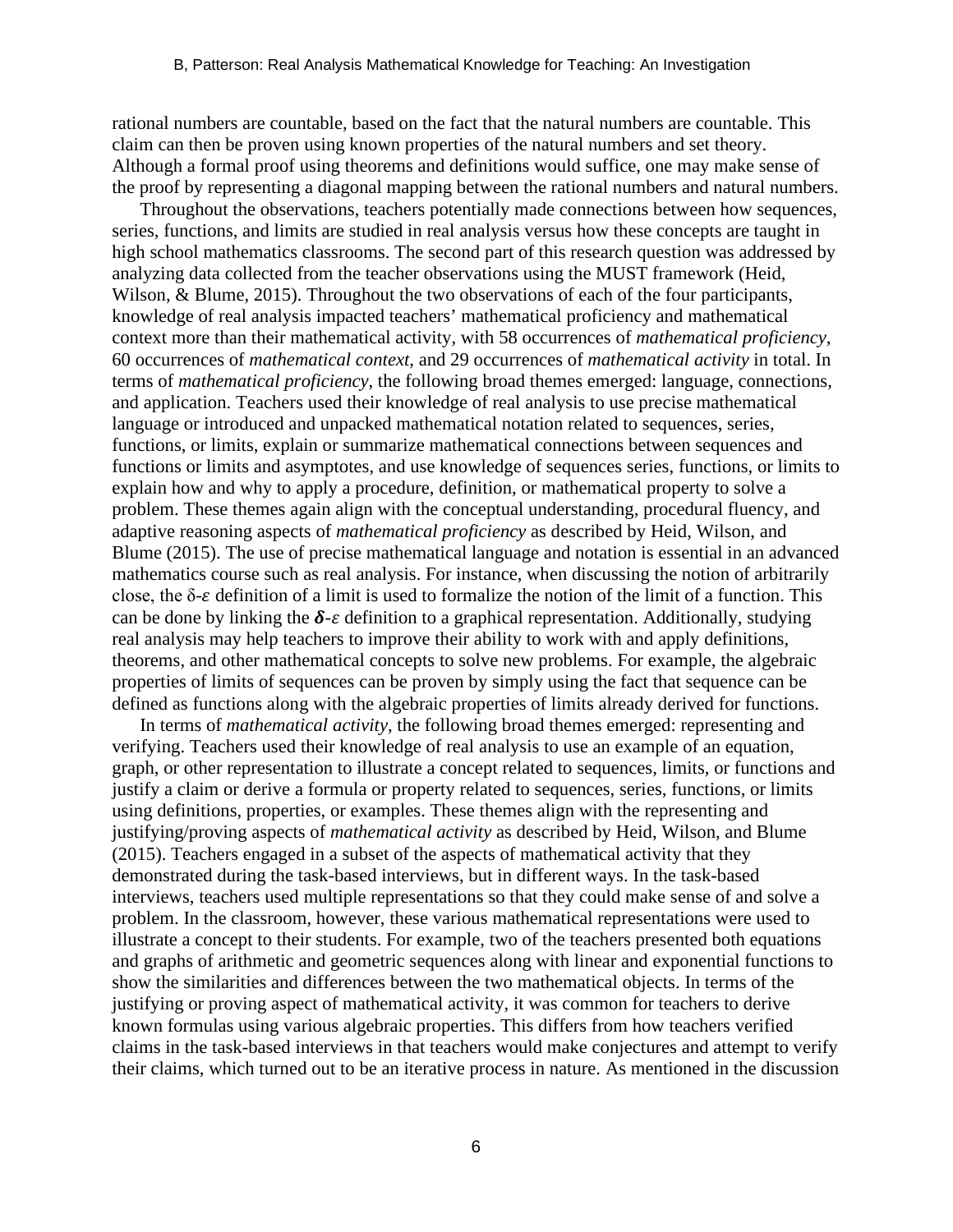of *mathematical activity* demonstrated during the task-based interviews, studying real analysis can afford teachers the opportunity to engage in this type of mathematical thinking.

Finally, in terms of *mathematical context*, the following broad themes emerged: questioning, building, and curriculum. Teachers used their knowledge of real analysis to answer and ask questions related to sequences, series, functions, or limits using precise and accurate mathematical language and notation, assess and build on prior student knowledge of sequences, series, functions, or limits, and select problems and tasks that help students build an understanding of sequences, series, functions, or limits. These themes align with the probe mathematical ideas, access and understand the mathematical thinking of learners, know and use the curriculum, and assess the mathematical knowledge of learners aspects of *mathematical context* as described by Heid, Wilson, and Blume (2015). Because of their extensive knowledge of the real numbers, sequences, and functions developed in their real analysis courses, teachers were able to ask their students meaningful questions (probe mathematical ideas) as well as answer student questions using precise mathematical language and notation (access and understand the mathematical thinking of learners). For example, this was observed when one teacher explained to her students that arithmetic sequences are a subset of linear functions, where the domain is restricted to the natural numbers. This was prompted by a student question about the relationship between the slope of linear functions and the common difference of arithmetic sequences. Additionally, teachers were able to use their knowledge of real analysis to select appropriate problems or tasks that could afford their students to make meaningful connections (know and use the curriculum and assess the mathematical knowledge of learners). Teachers' extensive knowledge of functions, sequences, and limits from real analysis helped them to develop and implement engaging tasks that promoted rich mathematical discussions. This is also consistent with previous findings that claim that horizon content knowledge has a positive impact on teachers' planned classroom practices (Wasserman & Stockton, 2013).

#### **Conclusion**

Similar to the results of the work done by Wasserman et al. (2015), teachers in this study did believe that the connections between real analysis and high school mathematics that were prevalent in the tasks could inform their teaching but felt that these connections were not explicitly discussed in their real analysis course or that these connections could have been emphasized more. Additionally, participants also believed that teachers would benefit from a real analysis course designed specifically for teachers, which again aligns with previous work (Wasserman et al., 2015). However, there were a few slight contrasts between the results of this study and the work done by Wasserman and colleagues (2015). First, participants in this study were in general able to make significant progress on the tasks, arriving at valid solutions for nearly every task. Additionally, all participants in this study felt that the connections in each task had some relevance to their teaching. These differences could be attributed to the background of the participants or difficulty of the tasks in comparison to those from Wasserman et al.'s (2015) study.

This study adds to the work done on the ULTRA project by Wasserman et al. (2017) by applying the MUST framework developed by Heid, Wilson, and Blume (2015) to investigate the impact of the knowledge of real analysis on teaching practices, specifically in terms of their mathematical proficiency, activity, and context. The goal of the ULTRA project (Wasserman et al., 2017) was to design, implement, and assess and innovative real analysis course for preservice and in-service mathematics teachers. The results from this dissertation study contribute to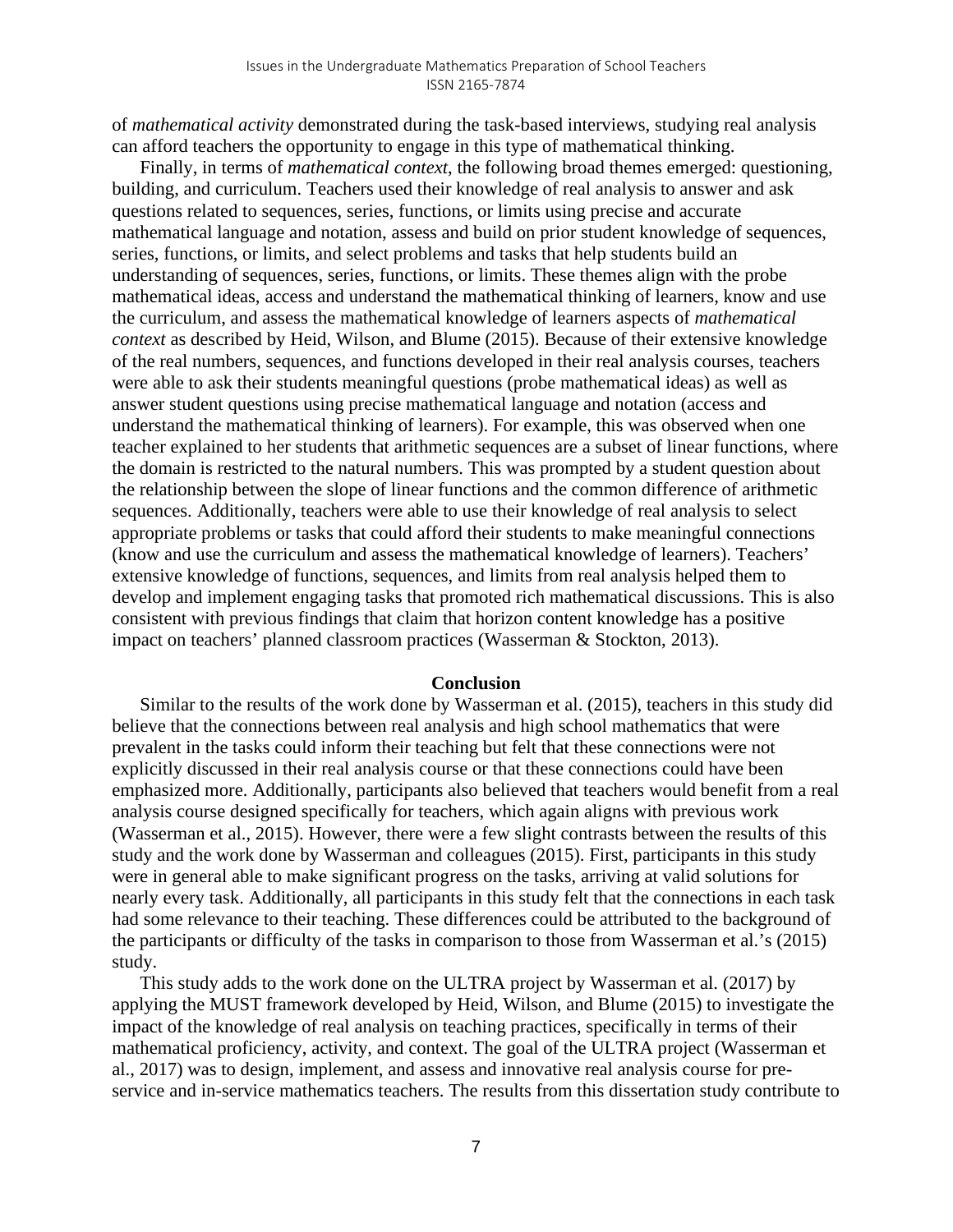the body of work on knowledge of advanced mathematics by providing specific forms of knowledge of real analysis can take. This complements the work done by Wasserman et al. (2017) by investigating how studying real analysis using the current implicit model may impact teaching practices. This dissertation study could be extended by comparing the impact of real analysis on mathematical proficiency, activity, and context when teachers study real analysis using the current implicit model versus the bidirectional model proposed by Wasserman et al. (2017).

The results of this study may inform the design and instruction of advanced mathematics courses for teachers such as real analysis, abstract algebra, number theory, or geometry. The goal is that these courses for teachers are more connected to the practice of teaching high school mathematics. With respect to real analysis specifically, the results of the task-based interviews and teacher observations have pedagogical implications for high school mathematics teachers, mathematicians, and mathematics educators. However, in the likely event that a real analysis course is not offered specifically for teachers, but for mathematics majors in general, the connections between functions studied in real analysis and functions taught in high school mathematics should be explicitly discussed in pedagogy focused courses. Moreover, the model developed by Wasserman and colleagues (2017) could be implemented so that teachers are afforded the opportunity to build up to and step down from practice as it relates to the teaching and learning of functions. For example, Problem 4 of the task-based interviews required teachers to step down to the practice of teaching function concepts by starting with more abstract notions of what it means for a function to be invertible. For both pre-service and in-service high school mathematics teachers, this means that they could seek professional development opportunities that help them to better make connections between advanced mathematics and CCSS-M (2010) related to functions.

The results of both the task-based interviews and teacher observations also have meaningful pedagogical implications. During these interviews and observations, teachers demonstrated *mathematical proficiency* through their understanding of definitions and procedures, the use of precise mathematical language and notation, and the ability to make connections between mathematical concepts and apply these connections to solve problems. Teachers also engaged in *mathematical activity* by using inductive reasoning, justify claims, and representing mathematical objects in a variety of ways. These are all skills that all high school mathematics teachers should possess and promote for their students. Therefore, it is imperative that when studying real analysis, teachers be afforded ample opportunities to learn rigorous mathematical definitions, think inductively, justify claims, and use multiple representations.

For mathematicians and mathematics teacher educators, this means that they should work to design and structure courses focused on real analysis for teachers in a way that promotes the growth of these skills. This could be achieved through a variety of means, such as classroom instruction, problem sets, quizzes, exams, or projects. Again, if high school mathematics teachers do not complete a real analysis course specifically designed for them, it is crucial that teachers are given opportunities to study rigorous mathematical definitions, engage in inductive reasoning, justify claims, and use multiple representations in their pedagogy focused courses. Finally, teachers demonstrated *mathematical context* by questioning, assessing and building on prior student knowledge, and using the curriculum appropriately. For mathematics teacher educators especially, this means that teachers are provided the opportunity to engage in these aspects of *mathematical context* within their pedagogy focused classes and that the impact that knowledge of real analysis has on these aspects is explicitly addressed.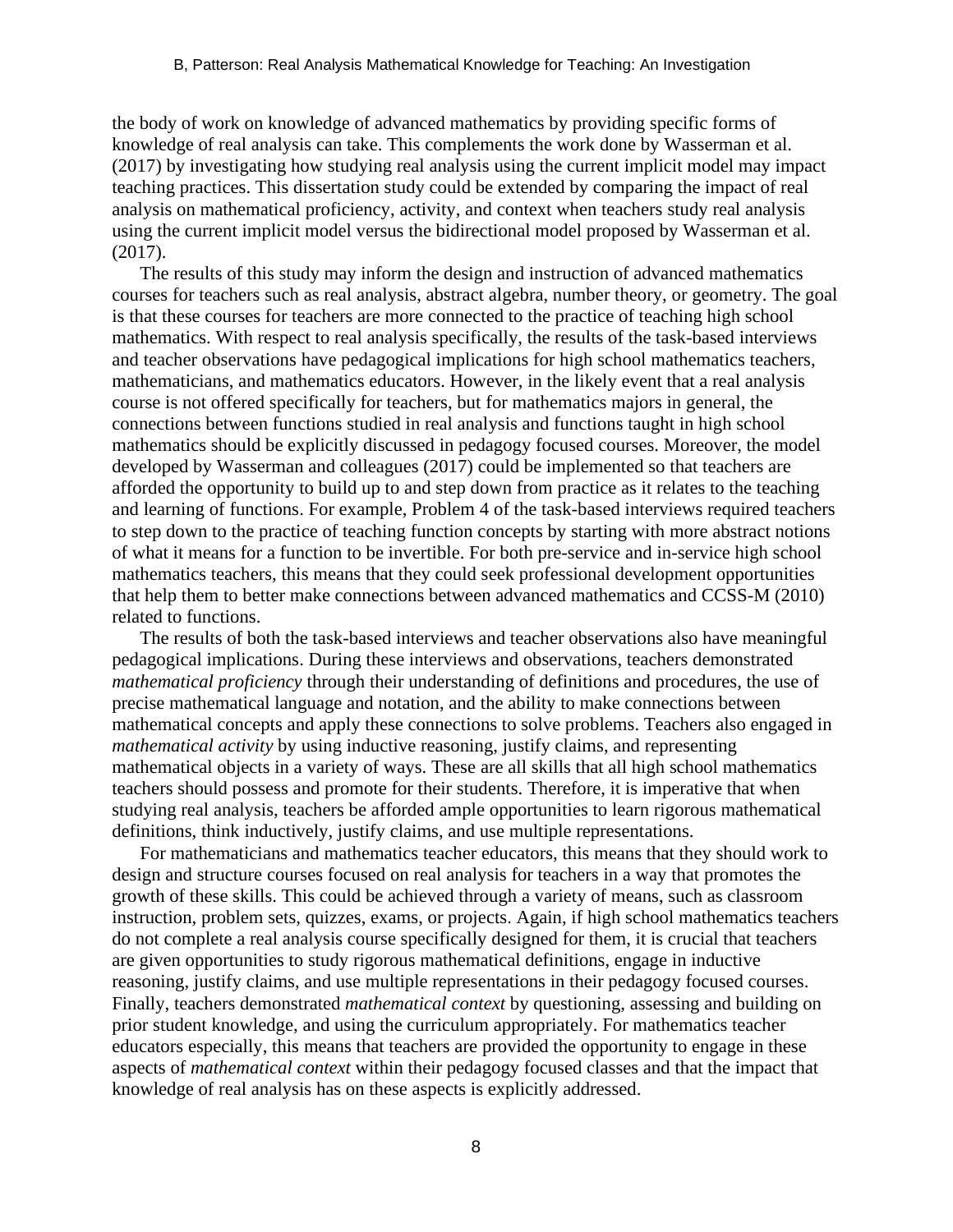Going forward, I plan to use the results of this study to produce practical and concrete materials for mathematicians, mathematics teacher educators, and high school mathematics teachers. For mathematicians and mathematics teacher educators, I hope to develop curriculum materials for teachers, using research-based connections between real analysis and high school mathematics. This could take the form of an open-source textbook that could be easily shared with those teaching either real analysis courses for teachers or courses that focus on making connections between college and high school mathematics. Rather than a full textbook, this may also take the form of supplementary resources (e.g. modules) that mathematicians and mathematics teacher educators could use as needed in their classrooms. Although work like this is currently being during by Wasserman et al. (2017), they have not placed much emphasis on sequences and functions, which I have found to be essential components of the real analysis curriculum for teachers. For teachers, this may take the form of workshops to help them to access their knowledge of real analysis and apply it to concepts that they teach in their classrooms. This practical dissemination of the results from this study may be done at the local, state, or even national level.

Finally, I believe it would be worthwhile to study connections between other advanced mathematics topics (abstract algebra, number theory, geometry, etc.) and high school mathematics. This process of conducting task-based interviews, observing teachers in their classrooms, and then analyzing the data using the MUST framework (Heid, Wilson, & Blume, 2015) could be done with any advanced mathematics course that high school mathematics teachers are required to complete. Finally, rather than considering the MUST framework (Heid, Wilson, & Blume, 2015), one may also consider investigating the impact of knowledge of real analysis on axiomatic, logical, inferential, peripheral, and evolutionary knowledge as described by Stockton and Wasserman (2017).

#### **References**

- Association of Mathematics Teacher Educators. (2017). *Standards for preparing teachers of mathematics*. Raleigh, NC.
- Ball, D.,Thames, M. & Phelps. G. (2008). Content knowledge for teaching: What makes it special? *Journal of Teacher Education, 59*(5)*,* 389-407.
- Bartle, R. G., & Sherbert, D. R. (2011). *Introduction to real analysis* (Vol. 2). New York: Wiley.
- Begle, E. (1972). Teacher knowledge and student achievement in algebra. *School Mathematics Study Group Reports Number 9*. Palo Alto: Stanford University.
- Common Core State Standards Initiative. (2010). *Common core state standards for mathematics*.
- Conference Board of the Mathematical Sciences. (2012). *The mathematical education of teachers II*. Washington, D.C.: American Mathematical Society.
- Creswell, J. W. (2013). *Qualitative Inquiry & Research Design: Choosing Among Five Approaches* (3rd ed.). Thousand Oaks, CA: Sage.
- Davis, B., & Simmt, E. (2006). Mathematics-for-teaching: An ongoing investigation of the mathematics that teachers (need to) know. *Educational Studies in Mathematics*, *61*(3), 293-319.
- Ernest, P. (1989). The knowledge, beliefs and attitudes of the mathematics teacher: A model. *Journal of education for teaching*, *15*(1), 13-33.
- Goulding, M., Hatch, G., & Rodd, M. (2003). Undergraduate mathematics experience: Its significance in secondary mathematics teacher preparation. *Journal of Mathematics Teacher Education*, *6*(4), 361-393.
- Harel, G. (2008). A DNR perspective on mathematics curriculum and instruction. Part II: with reference to teacher's knowledge base. *ZDM*, *40*(5), 893-907.
- Heid, M. K., & Wilson, P. S. (2016). Framework for mathematical understanding for secondary teaching: A mathematical activity perspective. *Proceedings of the Nineteenth Annual Conference on Research in Undergraduate Mathematics Education (RUME XIX*). (pp. 218-227).
- Heid, M. K., Wilson, P. S., & Blume, G. W. (Eds.). (2015). *Mathematical understanding for secondary teaching: A framework and classroom-based situations*. IAP.